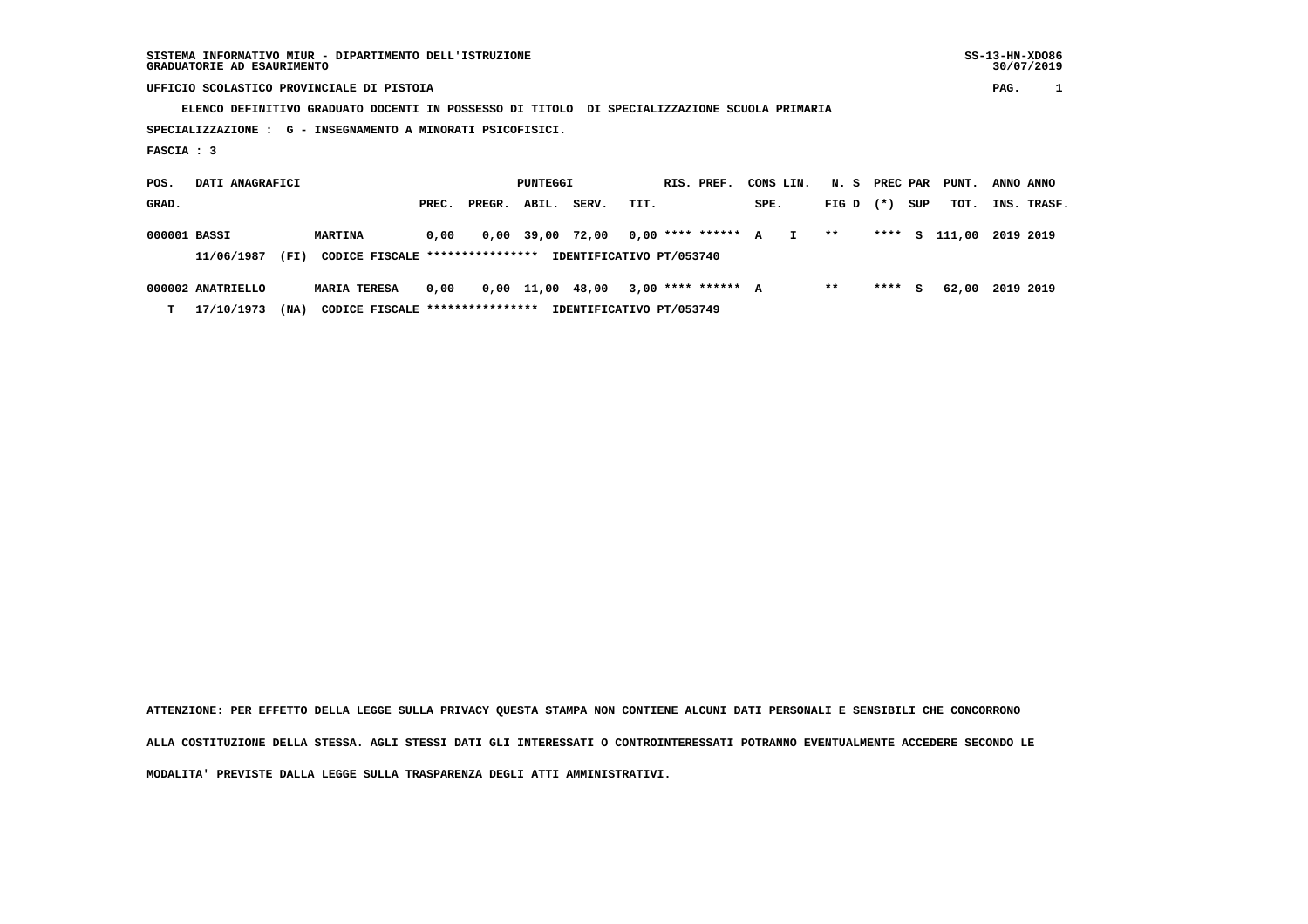## **UFFICIO SCOLASTICO PROVINCIALE DI PISTOIA PAG. 2**

 **ELENCO DEFINITIVO GRADUATO DOCENTI IN POSSESSO DI TITOLO DI SPECIALIZZAZIONE SCUOLA PRIMARIA**

 **SPECIALIZZAZIONE : H - INSEGNAMENTO A MINORATI DELLA VISTA.**

 **FASCIA : 3**

| POS.         | DATI ANAGRAFICI                                                                   |                     | PUNTEGGI |        |                  |       |      |  | RIS. PREF.           | CONS LIN. |              |             | N. S PREC PAR |     | PUNT.         | ANNO ANNO |             |
|--------------|-----------------------------------------------------------------------------------|---------------------|----------|--------|------------------|-------|------|--|----------------------|-----------|--------------|-------------|---------------|-----|---------------|-----------|-------------|
| GRAD.        |                                                                                   |                     | PREC.    | PREGR. | ABIL.            | SERV. | TIT. |  |                      | SPE.      |              | FIG D $(*)$ |               | SUP | тот.          |           | INS. TRASF. |
| 000001 BASSI |                                                                                   | <b>MARTINA</b>      | 0.00     |        | 0,00 39,00       | 72,00 |      |  | $0.00$ **** ****** A |           | $\mathbf{I}$ | $***$       |               |     | **** S 111,00 | 2019 2019 |             |
|              | CODICE FISCALE ****************<br>IDENTIFICATIVO PT/053740<br>11/06/1987<br>(FI) |                     |          |        |                  |       |      |  |                      |           |              |             |               |     |               |           |             |
|              | 000002 ANATRIELLO                                                                 | <b>MARIA TERESA</b> | 0,00     |        | 0,00 11,00 48,00 |       |      |  | 3,00 **** ****** A   |           |              | **          | ****          | S.  | 62,00         | 2019 2019 |             |

 **T 17/10/1973 (NA) CODICE FISCALE \*\*\*\*\*\*\*\*\*\*\*\*\*\*\*\* IDENTIFICATIVO PT/053749**

 **ATTENZIONE: PER EFFETTO DELLA LEGGE SULLA PRIVACY QUESTA STAMPA NON CONTIENE ALCUNI DATI PERSONALI E SENSIBILI CHE CONCORRONO ALLA COSTITUZIONE DELLA STESSA. AGLI STESSI DATI GLI INTERESSATI O CONTROINTERESSATI POTRANNO EVENTUALMENTE ACCEDERE SECONDO LE MODALITA' PREVISTE DALLA LEGGE SULLA TRASPARENZA DEGLI ATTI AMMINISTRATIVI.**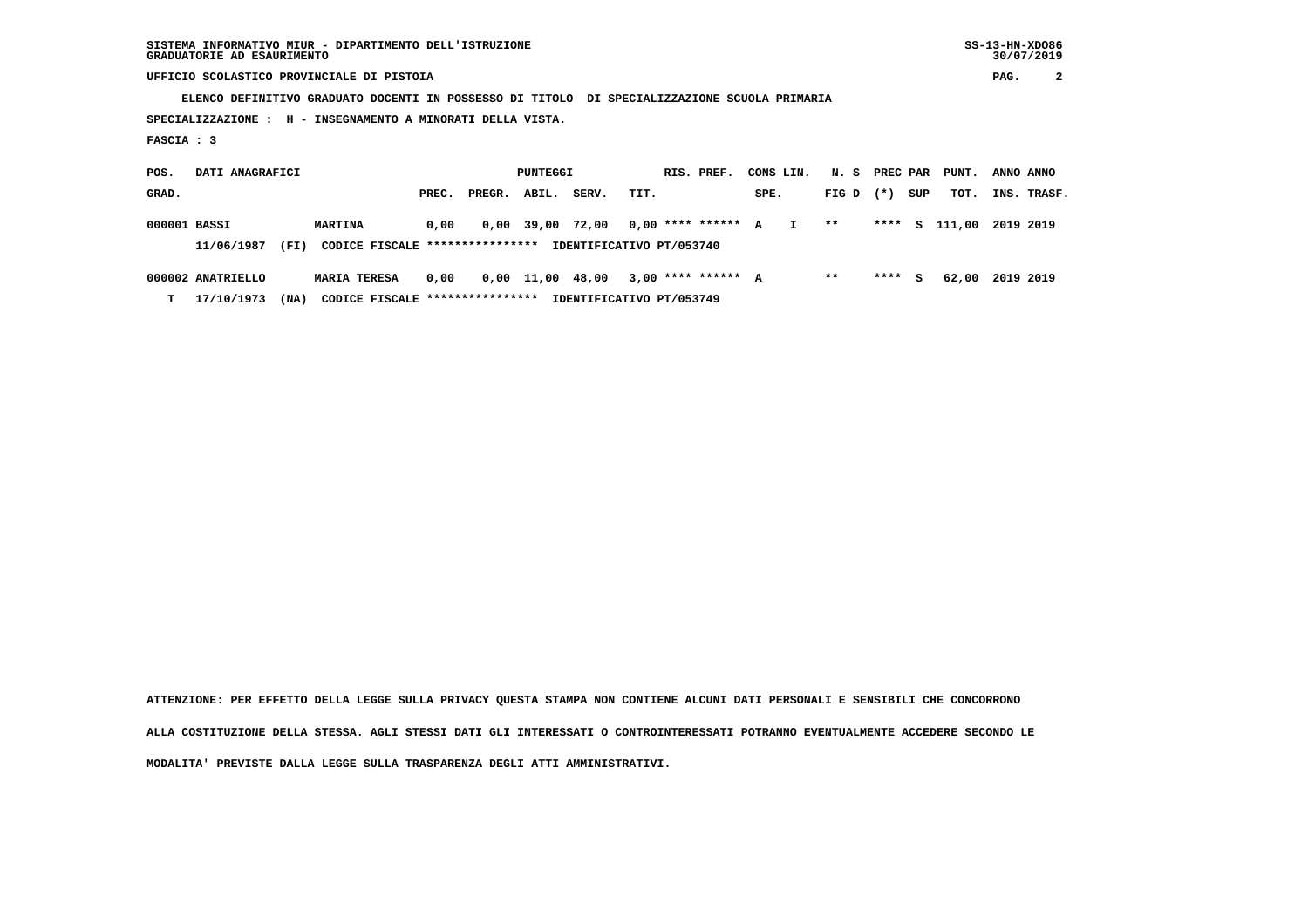**SISTEMA INFORMATIVO MIUR - DIPARTIMENTO DELL'ISTRUZIONE SS-13-HN-XDO86 GRADUATORIE AD ESAURIMENTO 30/07/2019**

 **UFFICIO SCOLASTICO PROVINCIALE DI PISTOIA PAG. 3**

 **ELENCO DEFINITIVO GRADUATO DOCENTI IN POSSESSO DI TITOLO DI SPECIALIZZAZIONE SCUOLA PRIMARIA**

 **SPECIALIZZAZIONE : I - INSEGNAMENTO A MINORATI DELL'UDITO.**

 **FASCIA : 3**

 **POS. DATI ANAGRAFICI PUNTEGGI RIS. PREF. CONS LIN. N. S PREC PAR PUNT. ANNO ANNO GRAD. PREC. PREGR. ABIL. SERV. TIT. SPE. FIG D (\*) SUP TOT. INS. TRASF. 000001 BASSI MARTINA 0,00 0,00 39,00 72,00 0,00 \*\*\*\* \*\*\*\*\*\* A I \*\* \*\*\*\* S 111,00 2019 2019 11/06/1987 (FI) CODICE FISCALE \*\*\*\*\*\*\*\*\*\*\*\*\*\*\*\* IDENTIFICATIVO PT/053740 000002 ANATRIELLO MARIA TERESA 0,00 0,00 11,00 48,00 3,00 \*\*\*\* \*\*\*\*\*\* A \*\* \*\*\*\* S 62,00 2019 2019**

 **T 17/10/1973 (NA) CODICE FISCALE \*\*\*\*\*\*\*\*\*\*\*\*\*\*\*\* IDENTIFICATIVO PT/053749**

 **ATTENZIONE: PER EFFETTO DELLA LEGGE SULLA PRIVACY QUESTA STAMPA NON CONTIENE ALCUNI DATI PERSONALI E SENSIBILI CHE CONCORRONO ALLA COSTITUZIONE DELLA STESSA. AGLI STESSI DATI GLI INTERESSATI O CONTROINTERESSATI POTRANNO EVENTUALMENTE ACCEDERE SECONDO LE MODALITA' PREVISTE DALLA LEGGE SULLA TRASPARENZA DEGLI ATTI AMMINISTRATIVI.**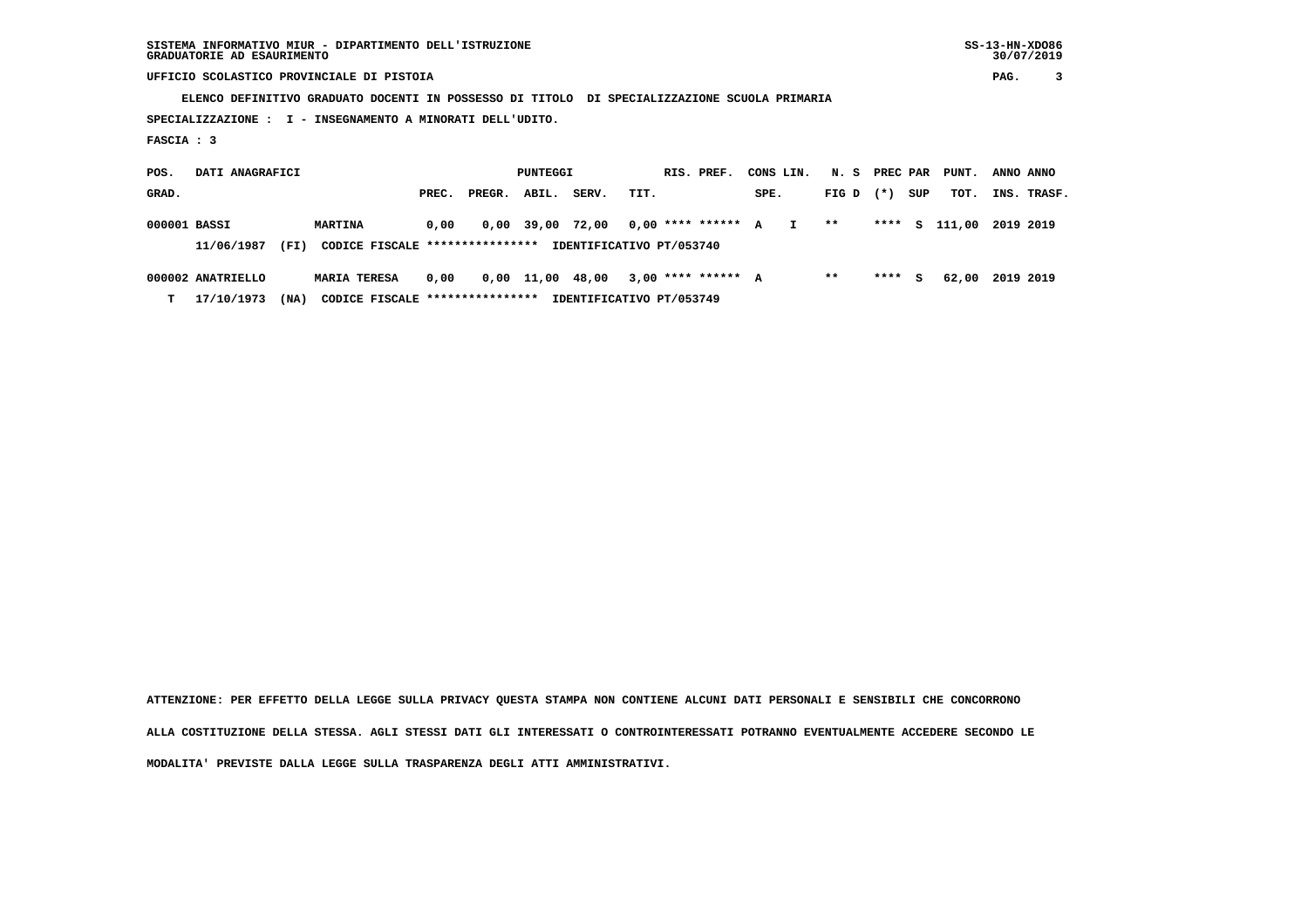**ELENCO DEFINITIVO GRADUATO DOCENTI IN POSSESSO DI TITOLO DI SPECIALIZZAZIONE SCUOLA PRIMARIA**

 **SPECIALIZZAZIONE : K - INSEGNAMENTO A INDIRIZZO DIFFERENZIATO MONTESSORI.**

 **NON CI SONO ASPIRANTI DA STAMPARE**